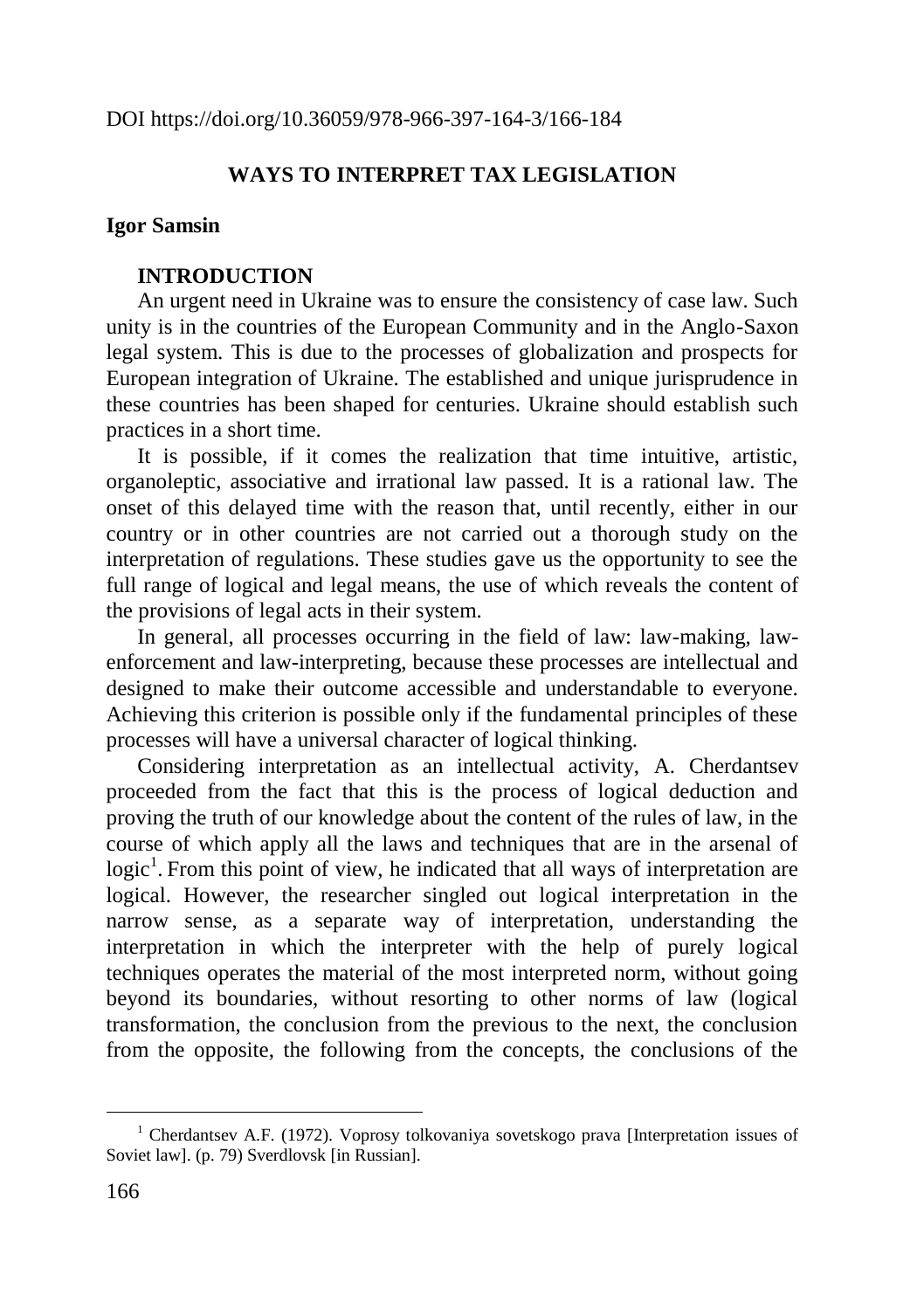degree, the derivation of norms from norms, analogy, bringing to the absurd and etc.)<sup>2</sup>.

An important part in the interpretation issue is the approach to clarifying the meaning of the acts disclosed in certain rules and techniques, which in turn defines different ways of interpreting acts of tax law. In turn, these tools make it possible to see in legal acts all their legal content, which today the average lawyer sees less than fifty percent.

The established methods of elaboration of normative texts make it possible to constructively solve a number of problems that are solved unilaterally and unconstructively without this knowledge. These are the problems of correlation of natural and positivist legal thinking, judicial lawmaking, contra legem court decisions, algorithm of interpretation, application of the principles of law, especially the principle of the rule of law, the analogy of the law and law.

# **1. Approaches to the classification of ways of interpreting acts of tax legislation**

One of the most important tools for regulating public relations is law. It acts as a regulator and a means of direct managerial influence. Norms of law encourage people to engage in active behavior, punish, prohibit, or allow specific actions. Norms of law are usually understood to be a formally binding rule of physical conduct, of a general nature, established or sanctioned by the state for the purpose of regulating public relations and provided with appropriate safeguards for its implementation<sup>3</sup>. From how state will is formulated in law, largely depends on the effectiveness of its implementation, its understanding of the performers, compliance with their actions to the requirements of  $law<sup>4</sup>$ .

The constitution and laws must be interpreted in accordance with certain rules. Only then can an adequate understanding and clarification of legal rules be relied upon<sup>5</sup>.

The purpose of clarifying the meaning of a rule is to interpret it as a process based on the application of methods and techniques that allow the formulation of a lawful (logical) rule.

<sup>2</sup> Cherdantsev A.F. (1972). Voprosy tolkovaniya sovetskogo prava [Interpretation issues of Soviet law] (p. 81) Sverdlovsk [in Russian].

<sup>3</sup> Shemshuchenko Yu.S. (Eds.) (2003). Jurydychna encyklopedija [Legal Encyclopedia] (Vols. 1-6) (Vol. 4). Kyiv: Ukrainska Encyklopediya [in Ukrainian].

<sup>4</sup> Alekseev S.S. (1999). Sotsial'naya tsennost' prava v sovetskom obshchestve [The social value of law in Soviet society]. Moscow: Yuridichtskaya Literatura [in Russian].

 $5$  Todyka Yu.M. (2001). Tlumachennia konstytuciji i zakoniv Ukrajiny: teorija i praktyka: monoghraf [Interpretation of the constitution and laws of Ukraine: theory and practice: monograph]. (p. 122) Kharkiv: Fakt [in Ukrainian].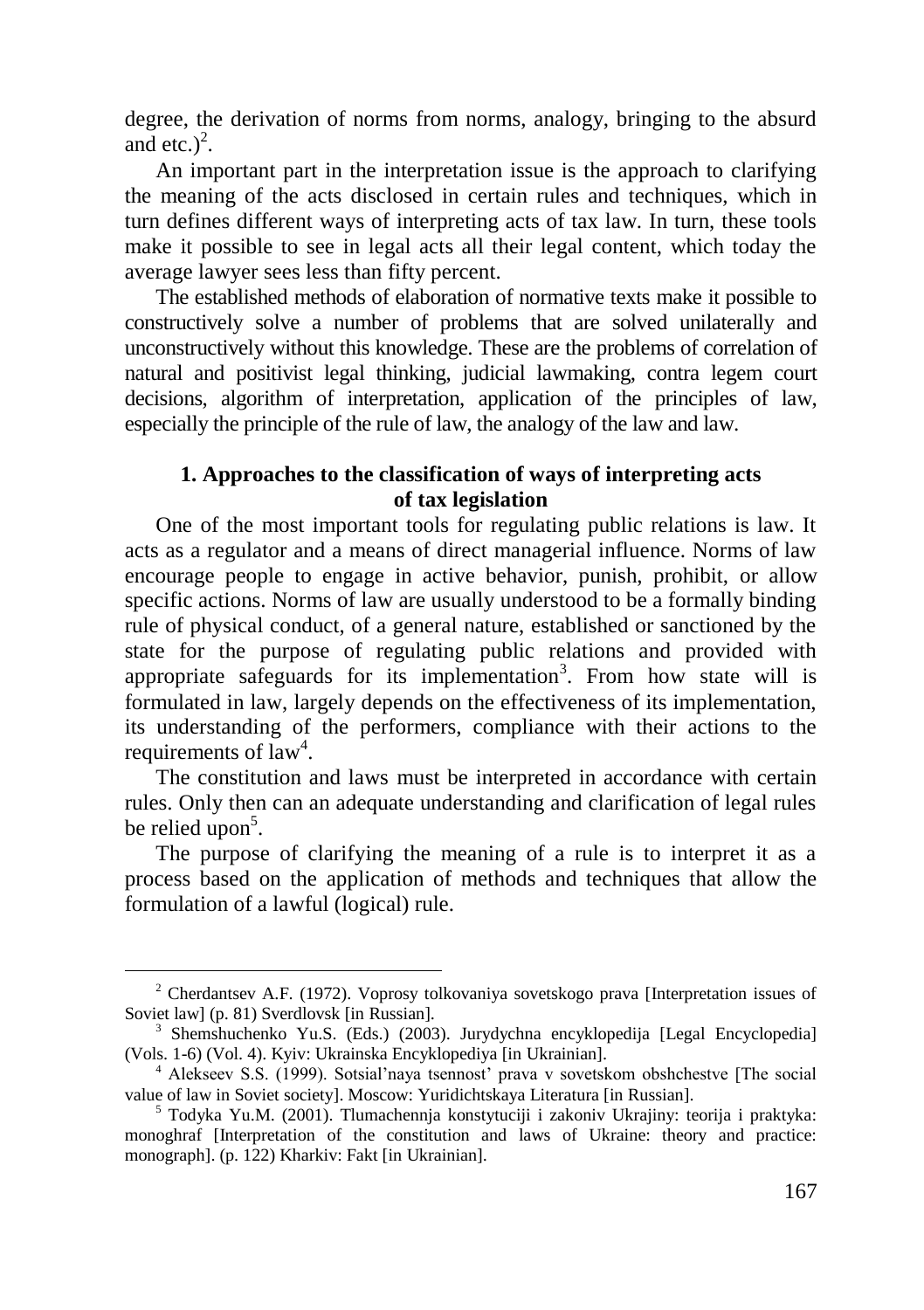The method of interpretation in the literature refers to a set of homogeneous techniques and rules of interpretation<sup>6</sup>. Namely, according to S. Alekseev, the method of interpretation is a general concept, which also includes methods of interpretation. Indeed, the admission is a "specific cognitive action"<sup>7</sup> that is realized within the limits of a particular mode of interpretation and obeys the laws and rules of this method.

The eminent jurist E. Vaskovskii the interpretation as such is generally defined through the techniques, indicating that the interpretation, or interpretation, is a set of techniques used in the creativity of people in order to understand its essence<sup>8</sup>.

Among the techniques of the interpretation are called comparison, analogy, the derivation of one knowledge from another.<sup>9</sup> Special interpretation is also in isolation from the letter of the law or associative interpretation<sup>10</sup>.

Ukrainian scientists M. Kelman and O. Murashyn define a way of interpretation as a set of techniques and means that allow to find out the content of a rule of law and expressed the purpose in of their implementation<sup>11</sup>.

It is difficult to agree with the proposed definition, since the reference to "means" of interpretation means references to the logistical, intellectual factors that usually affect the interpretation process in each case, but do not form the basis of its methodology.

It is advisable to offer another definition of how to interpret tax legislation: it is a system of approaches to clarifying the content (meaning) of acts disclosed in specific rules and techniques, the application of which allows to establish a logical rule of tax law to overcome defective legal material with the purpose establishing the true value of the rule of law to be applied to the disputed case.

<sup>6</sup> Alekseeva S.S. (Ed.) (1987) Problemy teorii gosudarstva i prava [Problems of the theory of state and law]. (p. 397) Moscow: Yuridichtskaya Literatura [in Russian].

<sup>7</sup> Voplenko N.N. (1993). Tolkovanie prava. Obshchaya teoriya prava [The interpretation of law. General Theory of Law] kurs lektsiy, (p. 373). Nizhniy Novgorod [in Russian].

<sup>8</sup> Vas'kovskiy E.V. (1913). Rukovodstvo k tolkovaniyu i primeneniyu zakonov: dlya nachinayushchikh yuristov [Guide to the Interpretation and Application of Laws: For Beginners]. (p. 32) Moscow : Br. Bashmakovykh [in Russian].

 $9\degree$  Voplenko N.N. (1993). Tolkovanie prava. Obshchaya teoriya prava [The interpretation of law. General Theory of Law] kurs lektsiy, (p. 373). Nizhniy Novgorod [in Russian].

<sup>10</sup> Rotanj V. (Ed.) (2008) Naukovo-praktychnyj komentar do cyviljnogho zakonodavstva Ukrajiny [Scientific and practical commentary on the civil legislation of Ukraine] (Vols. 1-4) Metodologhija tlumachennja normatyvno-pravovykh aktiv Ukrajiny [Methodology of interpretation of normative legal acts of Ukraine] (Vol. 3) (p. 328) Kyiv: Juryd. kn.; Sevastopolj: In-t juryd.doslidzhenj [in Ukrainian].

<sup>&</sup>lt;sup>11</sup> Keljman M.S., Murashyn O.Gh. (2006). Zaghaljna teorija derzhavy i prava [General theory of state and law] Kyiv: Kondor [in Ukrainian].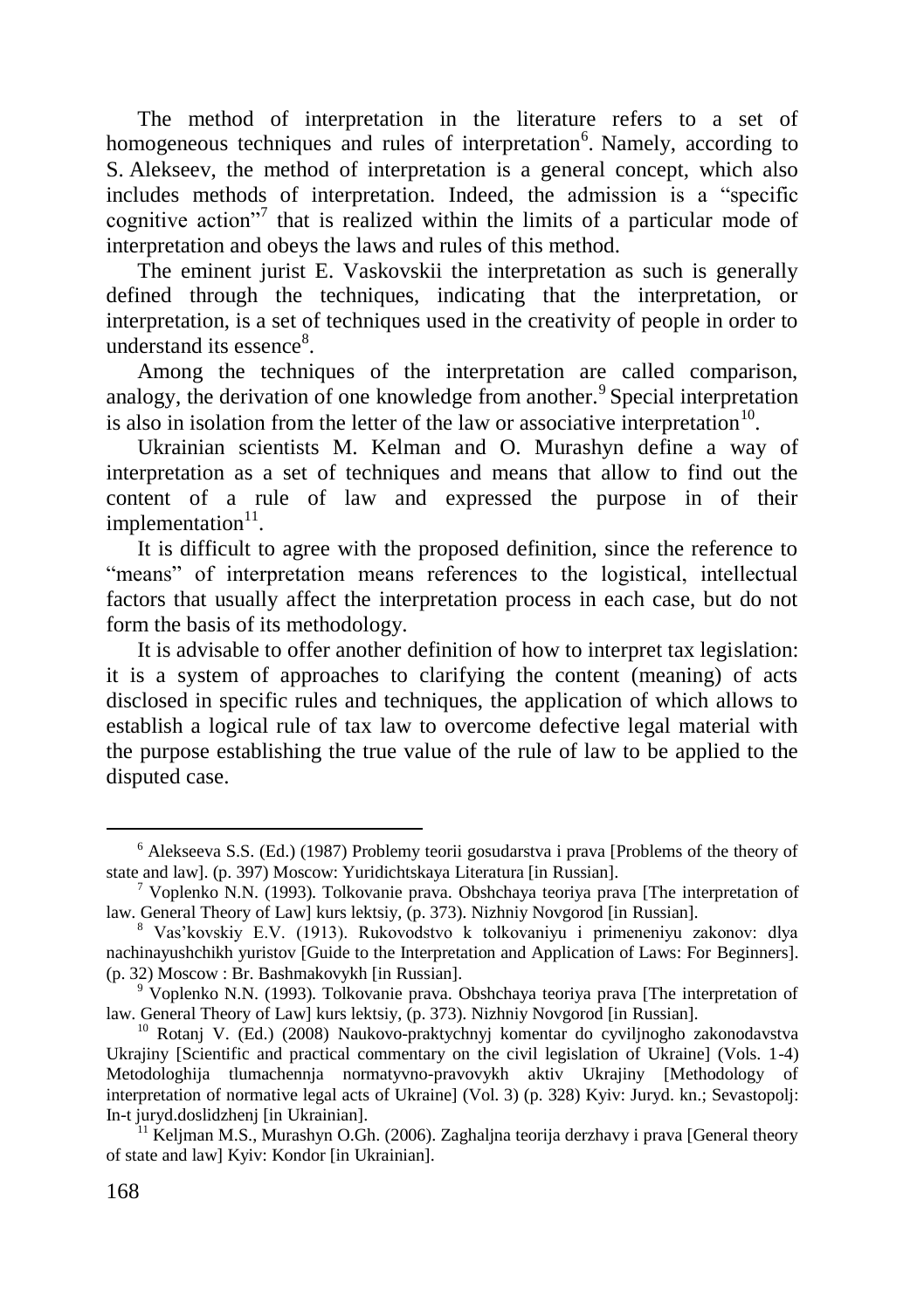In connection with the outlined approach the interpretation methods are all epistemological means of the recognition. "Legal understanding recognizes the theoretical and practical importance of linguistic, textual (hermeneutical), structuralist, logical-analytical, legal-dogmatic directions, techniques and means of studying the problems of law"<sup>12</sup>.

In view of this, let us try to distinguish the characteristic features of the ways of interpreting the rules of law, to which we consider it appropriate to include the following:

1) ways of interpreting legal rules include techniques and rules for the interpretation of legal rules;

2) the ways in which legal rules are interpreted make it possible to comprehensively understand the content of a legal rule;

3) ways of interpreting legal norms contribute to the realization of law by defining the true content of the legal norm and bringing it to the attention of the subjects of law and subjects of law;

4) ways of interpretation of legal norms ensure the comprehensiveness and complexity of the interpretation of legal rules;

5) ways of interpretation of legal norms are implemented in the activities of the subjects of interpretation of law, the content of which is the internal mental process of establishing the content of the legal norm in the mind of the subject of interpretation of the rule of law;

6) the ways of interpreting legal norms determine the official or informal nature of the interpretation of legal norms;

7) ways of interpretation of legal norms are conditioned by the content of the legal norm and the professional level of the subjects of interpretation of the rule of law;

8) the ways of interpreting legal norms ensure the effectiveness of the interpretation of legal norms in general, which consists in providing a reasonable answer regarding the content of the will of the law-maker, which is enshrined in the legal norm;

9) the application of methods of interpretation of legal norms is reflected in the content of the act of interpretation of legal norms, which has an individually determined character<sup>13</sup>.

There is no single approach to the classification of ways of interpretation in the literature.

<sup>&</sup>lt;sup>12</sup> Nersesyants V.S. (2006). Filosofiya prava [Philosophy of Law] ucheb. dlya vuzov. (2nd ed., rev.) (p. 91) Moscow: Norma [in Russian].

<sup>&</sup>lt;sup>13</sup> Sposib tlumachennja pravovykh norm jak jurydychna kateghorija [Method of interpreting legal norms as a legal category] (issue 21, part 2, Vol. 1) Serija Pravo. [in Ukrainian].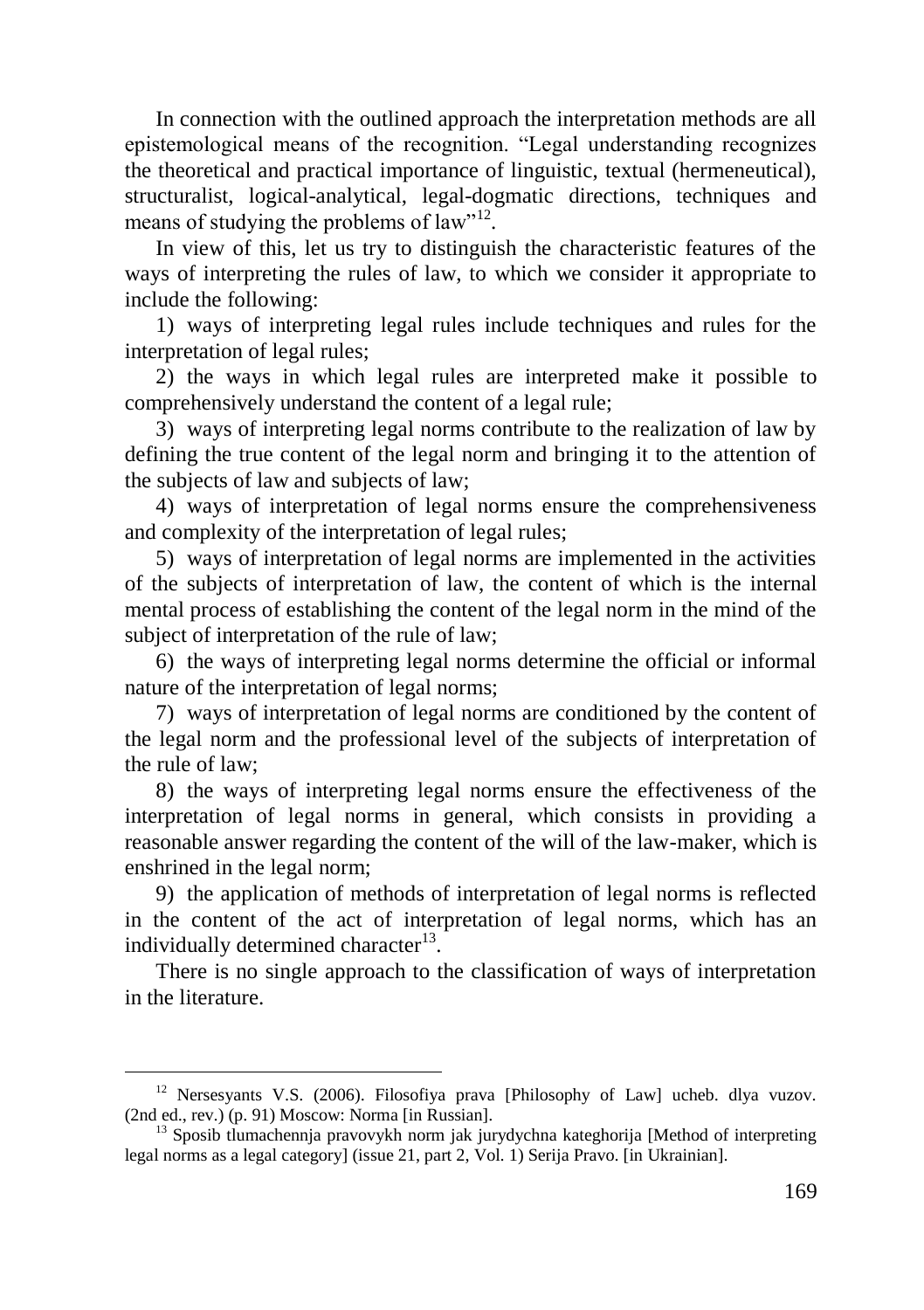The most common is the classification of ways of interpretation into linguistic, logical, systemic (systematic), historical<sup>14</sup>.

E. Vaskovskii proposed the concept of division of the interpretation into literal and real interpretation, which reflects the coverage of the appropriate type of interpretation of the application of techniques aimed at establishing the literal meaning of the text of the law, or its "true, internal meaning"<sup>15</sup>. At the same time, the author determined that the method of grammatical interpretation is used for the literal interpretation, and the logical methods of interpretation are characteristic for the real one.

A. Cherdantsev noted that interpretation is a process of logical deduction and proving the truth of our knowledge about the content of the rules of law, in the process of which all the laws and techniques in the arsenal of logic are applied. From this point of view, he pointed out, that all ways of interpretation are logical<sup>16</sup>. Thus, according to the "form" of the existence of a rule of law the following ways of interpretation are called: linguistic, systematic, historical and functional<sup>17</sup>.

Further, the author notes that in the process of interpretation the interpreter operates with the help of logical techniques the material of the most interpreted norm, without going beyond its boundaries, without resorting to other norms of law (the conclusion from the opposite, the emergence of concepts, analogy, etc.), so it is advisable totality of such to call techniques a logical way of interpretation<sup>18</sup>.

S. Alekseev as a logical way understands the meaning of the rule of law through the use of laws and rules of formal logic; analysis not of words and expressions, but of the concepts they reflect<sup>19</sup>. According to him, this method allows to reveal the content of legal norms, which sometimes does not coincide with the literal meaning due to the unsuccessful choice by the legislator of verbal forms.

<sup>&</sup>lt;sup>14</sup> Shemshuchenko Yu.S. (Eds.) (2003). Jurydychna encyklopedija [Legal Encyclopedia] (Vols. 1-6) (Vol. 4). Kyiv: Ukrainska Encyklopediya [in Ukrainian].

<sup>&</sup>lt;sup>15</sup> Vas'kovskiy E.V. (1913). Rukovodstvo k tolkovaniyu i primeneniyu zakonov: dlya nachinayushchikh yuristov [Guide to the Interpretation and Application of Laws: For Beginners] (p. 32) Moscow : Br. Bashmakovykh [in Russian].

<sup>&</sup>lt;sup>16</sup> Cherdantsev A.F. (1972). Voprosy tolkovaniya sovetskogo prava [Interpretation issues of Soviet law] (p. 79) Sverdlovsk [in Russian].

<sup>&</sup>lt;sup>17</sup> Cherdantsev A.F. (1972). Voprosy tolkovaniya sovetskogo prava [Interpretation issues of Soviet law] (p. 81) Sverdlovsk [in Russian].

<sup>&</sup>lt;sup>18</sup> Cherdantsev A.F. (1972). Voprosy tolkovaniya sovetskogo prava [Interpretation issues of Soviet lawl (p. 81) Sverdlovsk [in Russian].

<sup>&</sup>lt;sup>19</sup> Alekseeva S.S. (Ed.) (1987) Problemy teorii gosudarstva i prava [Problems of the theory of state and law] Moscow: Yuridichtskaya Literatura [in Russian].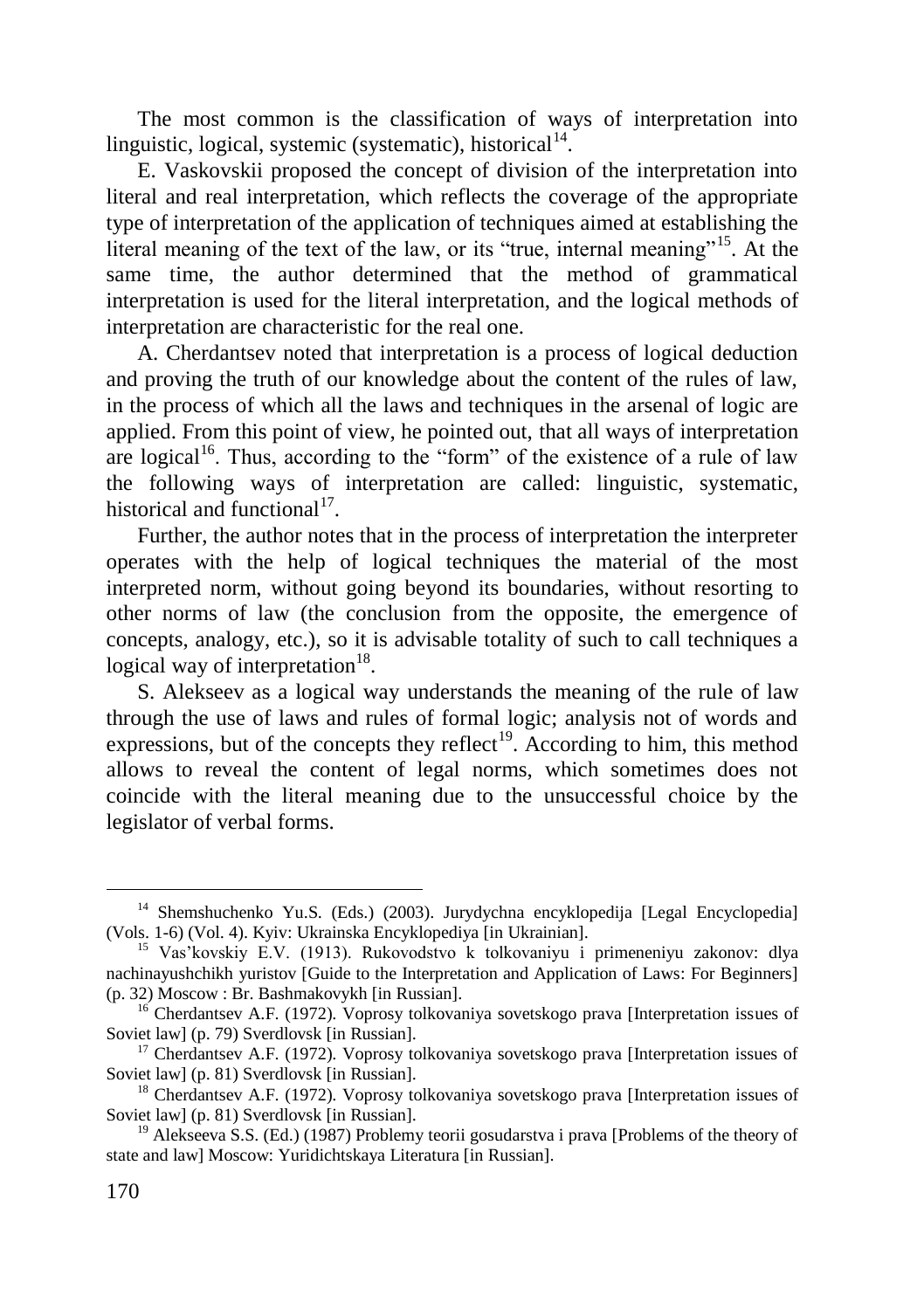We believe that more or less every author is right, because, as noted above, the method primarily reflects the approach of the interpreter, which is different in originality and originality.

From the analysis of the law enforcement practice of the tax authorities, it is possible to use the following methods of interpretation of tax legislation: linguistic, logical, systemic and historical, the essence of which will be analyzed in more detail below.

## **2. Linguistic and logical ways of interpreting the rules of law**

The interpretation and understanding of the rules of law depends on the quality of the paper on the will of the legislator, that is, it is mediated by written text. The object of the interpretation is the text of the legal act, as is any language text. It should be noted that language plays a decisive role in the formation of society, one of the functions of the language is the stategovernment. Without language there can be no right<sup>20</sup>. The language of the law is an extremely important factor in the implementation of state will. The verbal-textual envelope of this will must not only add to the law the property of meaningful accessibility, but also harmonize the very content of the law, promote its transformation into a holistic and modern product of intellectual labor<sup>21</sup>. In law-making it is necessary to pay particular attention to the language of the law, carefully construct each sentence, pick words and phrases, make clear and simple statement of the rule of law. This is a list of the first, simplest requirements for those involved in the creation of any law, not just the tax law.

One way to interpret the rules of law, which is especially relevant to tax law, is through linguistic interpretation. Linguistic (philological, linguistic, textual, grammatical) interpretation is the clarification of the content of a rule of law through a grammatical analysis of its verbal formulation using the laws of philology; which is based on the laws of grammar, vocabulary and assumes the analysis of words, sentences, verbal formulations of legal norms. This method is to determine the meaning of each word and expression used in the legal act, the analysis of the grammatical forms of nouns and adjectives, the ways of verbs, the type of participles and the understanding of the grammatical structure of sentences. An important disadvantage of this method is that the grammatical interpretation reveals the literal content of the rule of law, on the basis of which it is not always possible to make a reliable

 $20$  Masenko L.T. (2004). Mova i suspiljstvo: Postkolonialjnyj vymir [Language and Society: Postcolonial Dimension] Kyiv : KM Aekademija [in Ukrainian].

<sup>&</sup>lt;sup>21</sup> Bjeljakov K.I. (2006). Informacija v pravi : teorija i praktyka [Information in law: theory and practice] (p. 77) Kyiv: KVIC [in Ukrainian].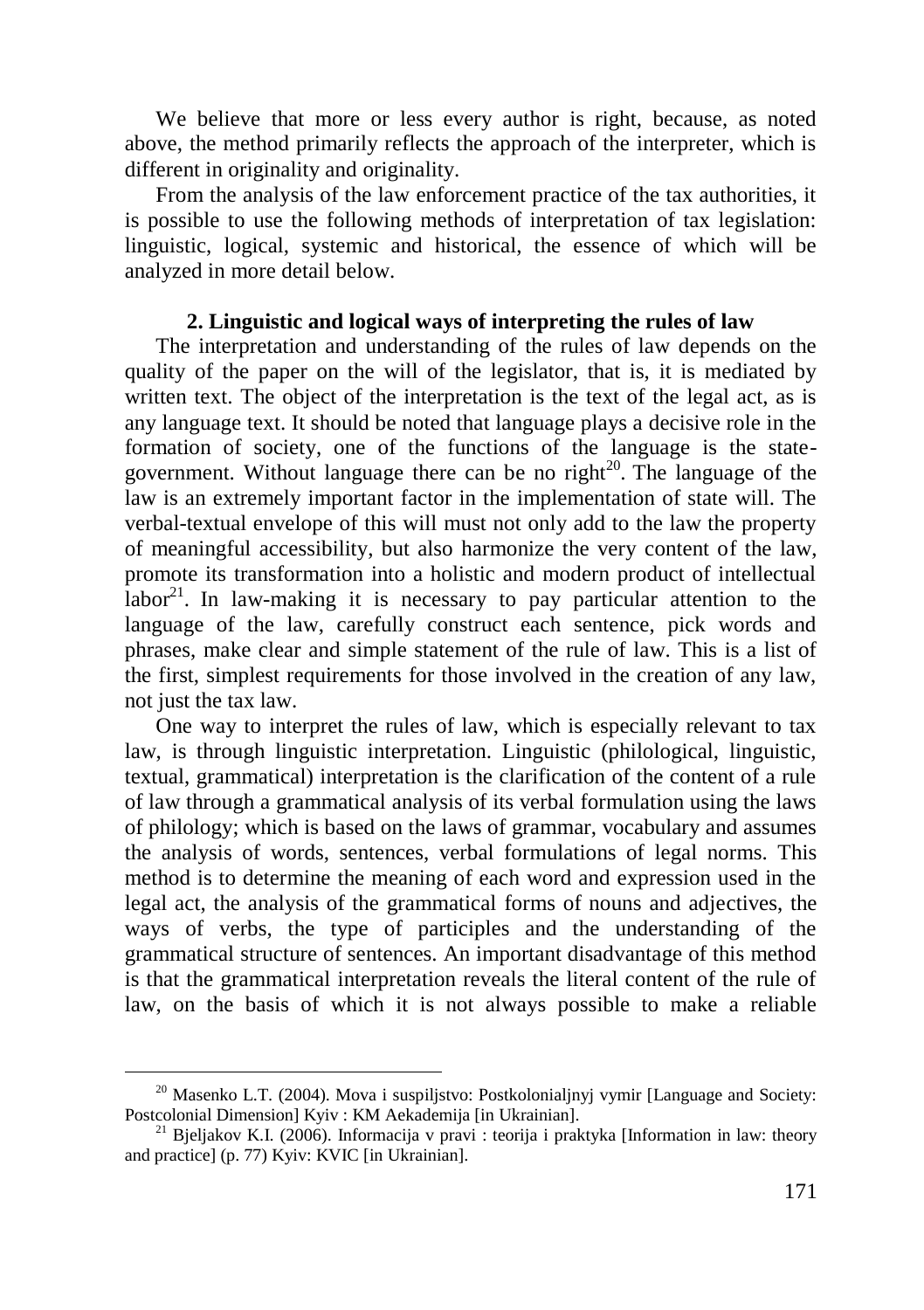conclusion. According to A. Ushakov, philologists are only interested in the language form, only its expression, which is detached from its content, so the study of the language of regulatory acts is mostly formal<sup>22</sup>. However, in order to fully and accurately apply the rules of linguistic interpretation of texts of normative legal acts, it is advisable to observe the principle of unity of terminology, unambiguous understanding of legal terms in a particular legal system.

One cannot disagree with the clarified definition of the concept of legallinguistic interpretation given by L. Chulinda. In her view, a legal-linguistic interpretation is a set of mental operations that enable, through linguistic analysis of the content of a written document containing norms of law with the formulated intention of the ruler, to overcome possible contradictions in the understanding of norms or between norms, to clarify the meaning of individual words and text in general $^{23}$ .

Criticizing the positivists (especially the representatives of analytical jurisprudence), V. Nersesiants indicated that in the case of the increased interest of the latter to the linguistic and textological interpretations of the law, while explicitly ignoring its legal meaning, legal epistemology is replaced by linguistic $24$ .

Fully endorsing the expressed objection to the linguistic approach of all legal epistemology, which would ultimately mean abandoning other ways of interpreting the law, it is also necessary to speak in defense of the linguistic way of interpreting tax legislation.

We believe, that there is an objective need for linguistic interpretation of the acts of legislation, especially tax laws. "The linguistic formulation of normative legal acts, according to the logic of things, taking into account the importance of the normative text for relations between people, ultimately for their life, should be as simple as possible"<sup>25</sup>. However, tax legislation is hardly easy to understand from a linguistic point of view. Many of its

<sup>&</sup>lt;sup>22</sup> Ushakov A.A. (1983). O yazyke zakonov i zakonodatel'noy stilistike [On the language of laws and legislative style]. Struktura lingvostilistiki i ee osnovnye kategorii – The structure of linguistic stylistics and its main categories. (pp. 82-87) Perm' [in Russian].

<sup>23</sup> Chulinda L.I. (2006). Jurydyko-linghvistychne tlumachennja tekstiv normatyvnopravovykh aktiv [Legal and linguistic interpretation of texts of normative legal acts] Kyiv: Atika [in Ukrainian].

<sup>24</sup> Nersesyants V.S. (2006). Filosofiya prava [Philosophy of Law] ucheb. dlya vuzov. (2nd ed., rev.) (p. 91) Moscow: Norma [in Russian].

<sup>&</sup>lt;sup>25</sup> Rotanj V. (Ed.) (2008) Naukovo-praktychnyj komentar do cyviljnogho zakonodavstva Ukrajiny [Scientific and practical commentary on the civil legislation of Ukraine] (Vols. 1-4) Metodologhija tlumachennja normatyvno-pravovykh aktiv Ukrajiny [Methodology of interpretation of normative legal acts of Ukraine] (Vol. 3) (p. 480) Kyiv: Juryd.kn.; Sevastopolj: In-t juryd.doslidzhenj [in Ukrainian].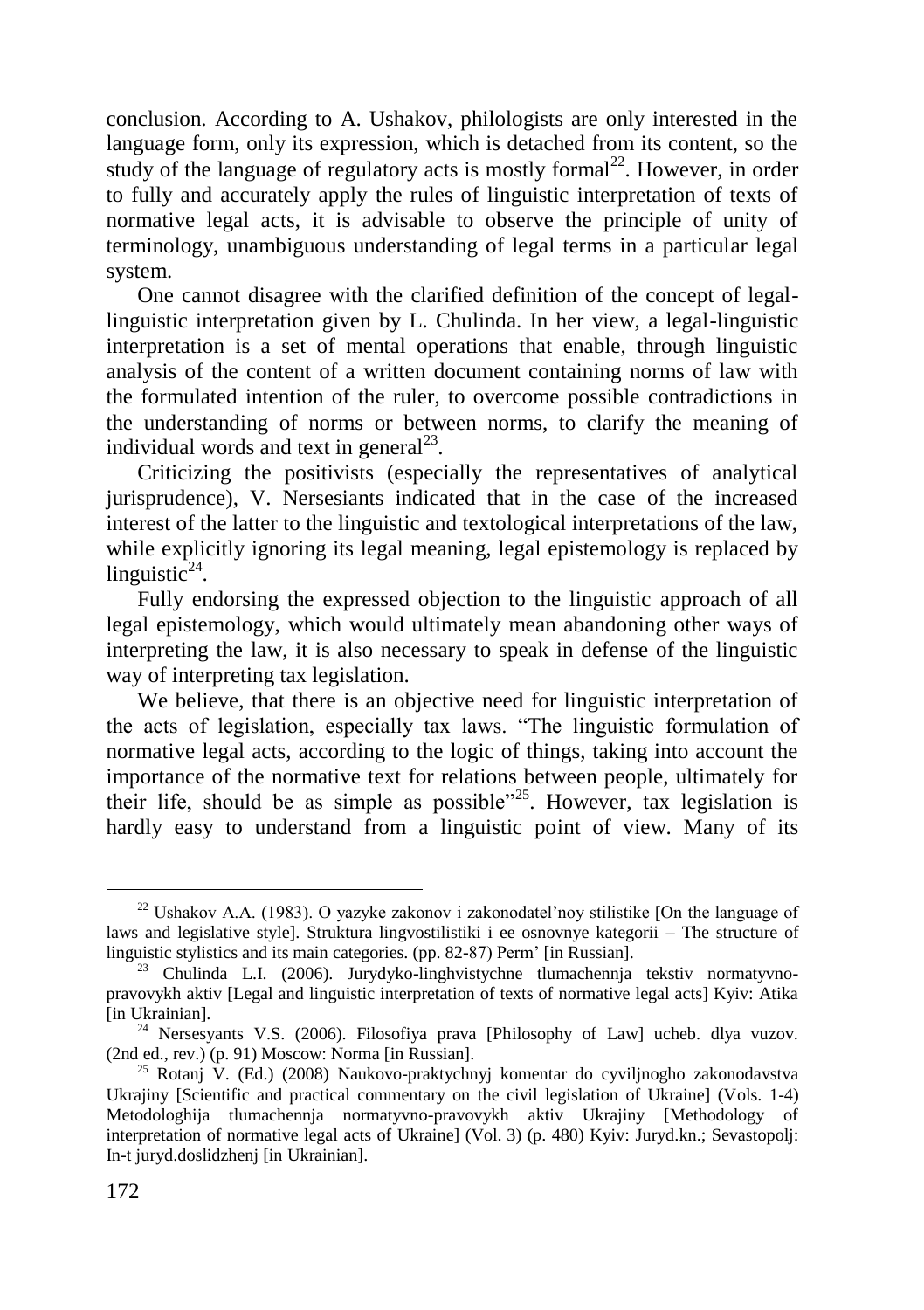provisions require grammatical and syntactic analysis in order to clarify the will of the legislator.

Here is an example of the content of the paragraph of the third subparagraph 5.3.3 of clause 5.3 of Art. 5 of the Law of Ukraine "On Corporate Income Taxation", which was in force until the adoption of the Tax Code of Ukraine. It stated that "If the payer of income tax registered as a payer of value added tax simultaneously carries out transactions for the sale of goods (works, services), which are subject to value added tax and are exempt from taxation with such a tax, the value added tax paid as part of the cost of acquiring goods (works, services) related to gross expenses and fixed assets and intangible assets subject to depreciation is included in accordance with the gross cost or book value of the group assets increased by an amount not included in the tax credit the taxpayer pursuant to the Law of Ukraine "On Value Added Tax". The logical structure of the complex sentence being analyzed requires revision and suggests the addition of the conjunction "so that'' before the selected words "value added tax".

In the new version of the Tax Code of Ukraine, legislators try to avoid such problems that existed in previous tax laws.

Let us turn to the case law which uses a method of linguistic interpretation.

In one of the cases reviewed by the Supreme Court of Ukraine on December 2, 2015, there was a need to interpret Art. 71, 72, 74 of the Tax Code of Ukraine. The court concluded that in such circumstances, the actions of the supervisory authority regarding the entry into the electronic database of information obtained as a result of the tax audit, including the result obtained by the act, were only the official activity of employees of the tax authority in fulfillment of their professional duties to collect evidential information regarding the presence or absence of documentary confirmation of the respective operations, unless the actions for the exercise of such control are found unlawful in the institution order. These actions alone do not create for the taxpayer any legal consequences in the form of change or termination of his rights and do not give rise to binding legal consequences for him.

It is a matter of fixed substantive law. For example, on the one hand, granting the customs declaration the status of tax, on the other – the establishment as a mandatory requisite of the tax bill of goods in accordance with UCT ZED (Ukrainian Classification of Goods for Foreign Economic Activity) (Art. 201 of the Tax Code of Ukraine).

Thus, the need for linguistic interpretation of tax law acts results from the objective textual complexity of the latter, the need to clarify the etymology of a particular term, and in some cases to correct any syntactic and stylistic errors. However, linguistic interpretation should not be confused with the concept of "literal interpretation", which does not go beyond the "letter of the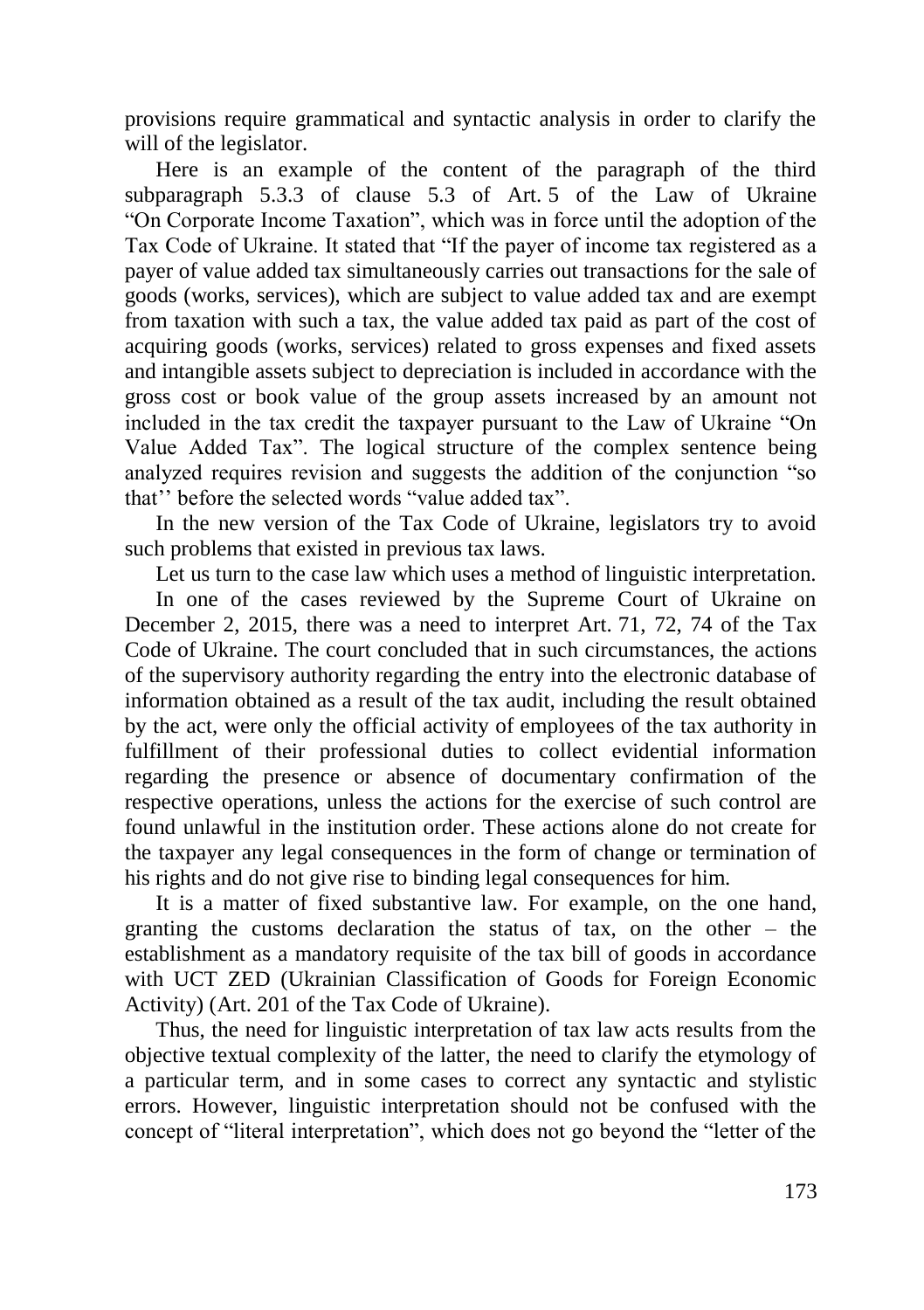law" and imposes a prohibition in the methodological plan on any logical refinement of the provisions of the law, which traditionally contrasts with interpretation using the methods of logical transformation of norms and associative interpretations.

The provisions of legislative acts are the result of understanding by the law-making bodies of reality, set out in the form of normative text through the main means of social communication – language, that is through words, sentences, groups of sentences. Human language obeys the logic that is inherent in human consciousness. The logic is guided by both those who seek to convey their thoughts and those who seek to perceive them. This also applies to law-enforcement bodies which, within the limits of their powers, inform their respective entities through legal acts and addressees of those requirements. The addressees understand the provisions set out in the regulations, because they have the same reasoning logic as the law-making body. With this in mind, any interpretation of regulations is a logical interpretation, but it does not prevent the identification of certain ways of interpretation and designation by special terms without the use of the word "logical". However, even after isolating the relevant types of interpretation, logical interpretation still has some meaning. This justifies the use of the term "logical interpretation of legal acts (regulations, acts of law)".

By means of logical interpretation, the provisions of legal acts reveal the legal content, which is not textually expressed in them.

A large part of the provisions required logical interpretation,which were in force before the adoption of the Tax Code of Ukraine, which in the example of par. 17.3. Art. 17 of the Law of Ukraine "On the procedure for paying off taxpayers obligations to budgets and state trust funds", according to which the payment (collection) of penalties provided for in this Article shall be equal to the payment (collection) of the tax and the appeal of their amounts. Carrying out a logical analysis of the stated norm, we will conclude that the word "appeal" is omitted in the first part of this rule, since in the current wording it turns out that the payment (penalty) of penalties equates to the payment (charge) of tax and the appeal of their amounts. However, it is obvious that the payment (penalty) of penalties cannot simultaneously be equal to the payment (charge) of the tax and to the appeal of their sums, since these are different concepts.

Thus, in previous laws, the appeal of the tax liability determined by the tax authority is regulated by par.  $5.\overline{2}.\overline{2}$  of this Law, and payment and recovery – par. 15.1.1., which sets the statute of limitations.

On the basis of the above, it is necessary to state the reasons for presenting the analyzed provision in the following wording: "payment (penalty) of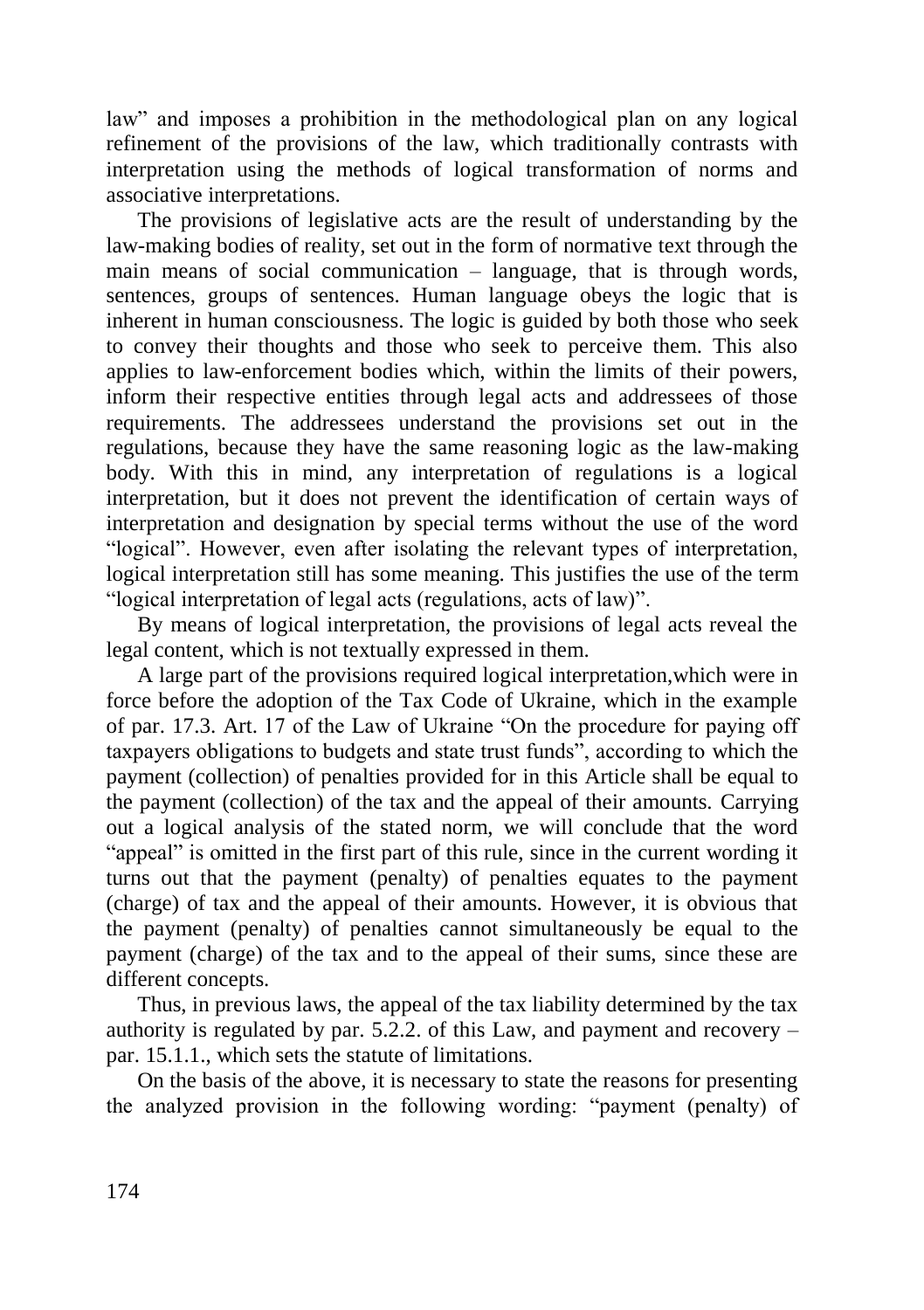penalties and appeal of their sums stipulated by this Article shall be equal to payment (charge) of tax and appeal of their amounts".

Today, in the current version of the Tax Code, the same rules have remained, but in a different interpretation: appeals against decisions of regulatory bodies are regulated by Art. 56 of the PC (Tax Code) of Ukraine, and payment of the monetary obligation is determined in par. 14.1.39 of the PC (Tax Code) of Ukraine; limitation period provided by Art.102 PC (Tax Code) of Ukraine.

The example that will be set forth here, is particularly illustrated by the fact that, without taking into account legal prescriptions that are indirectly derived from acts of law and which are found when interpreted by a conclusion on the basis of incomplete logical identity (a fortiori), enforcement loses its legal character and acquires and even vulgar positivism.

This is a different interpretation of subpar. (a) of par. 7.7.2 of part 7.7 of Art. 7 before the current Law "On Value Added Tax": "Budget compensation is subject to ... part of the negative value (liability for value added tax  $-$ Auto.), which is equal to the amount of tax actually paid by the recipient of goods (services) in the previous tax period to suppliers of such goods (services). " In one case, the court found that the amount of the budgetary compensation could not take into account the amount of value added tax paid in the tax period that preceded the aforementioned prior tax period. This was strictly in line with the law, which the court had read harshly with the signs of positivism referred to above. The plaintiff was outraged by the judgment and characterized the legislative provision on the basis of which he was denied the claim and which was cited above as inanimate and technocratic.

Another court interpreted the same legislative provision as follows: "Within the meaning of subpar. (a) of par. 7.7.2 of Art. 7 of the Law on "Value Added Tax", when determining the amount of budgetary compensation, account should be taken of the value added tax paid by the plaintiff in the composition of the price of goods not only in the previous tax period, but also in all tax periods that preceded the previous tax period; provided that these amounts have not previously been included in the tax credit or taken into account in determining the amount of budgetary compensation".

If we read carefully this fragment of the court order and compare it with the previous one, one can see how the letter of the law comes to life in the given court fragment, thanks to the intuition of experienced judges, as it deprives itself of the signs of technocratism and acquires the signs of rationalism, sociality, civilization.

But it also draws attention to the fact that the content of the last ruling of the court was adopted without reliance on science, on the basis of intuition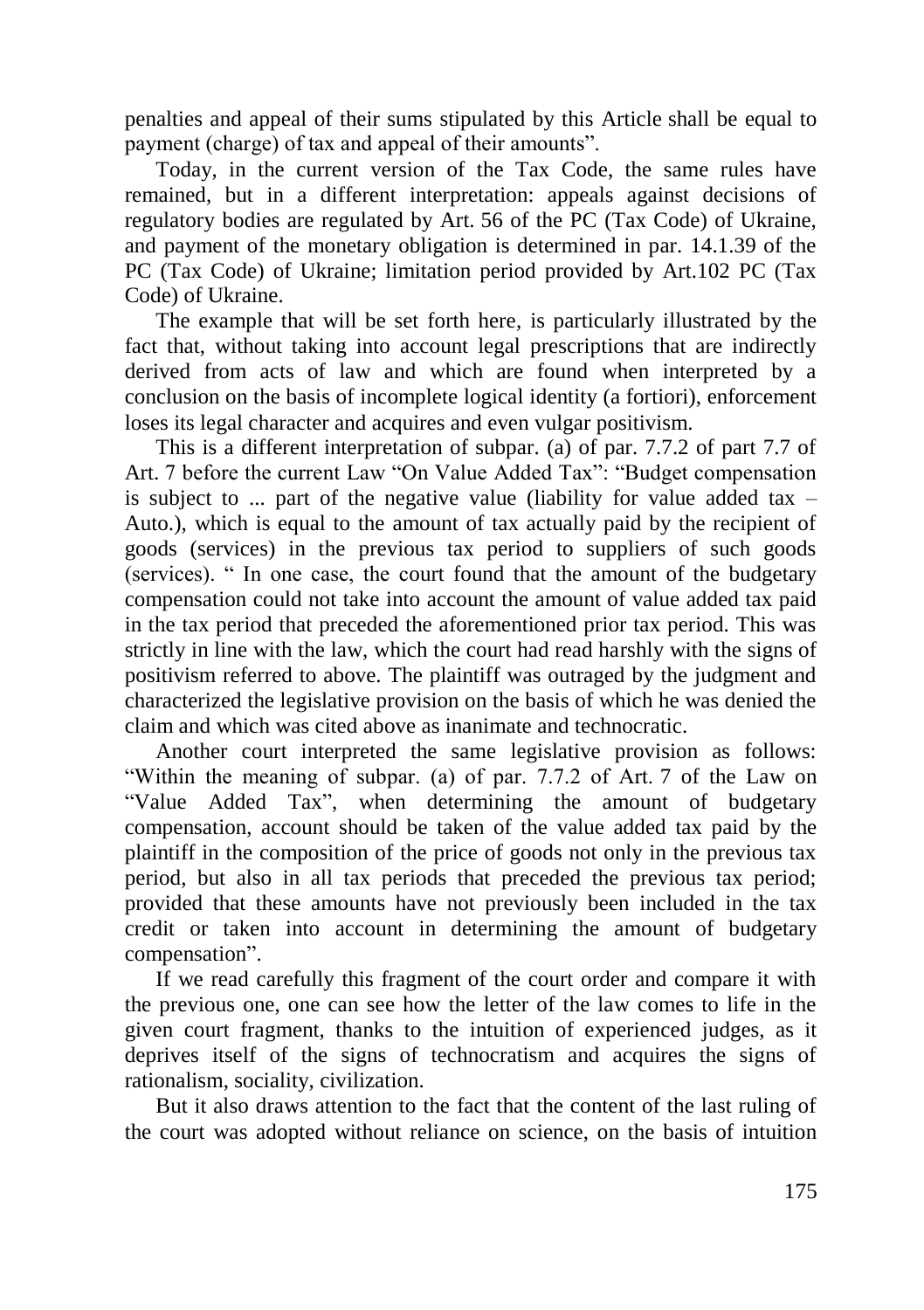with reference to the meaning of the law. This court order would have become scientific if the court had so motivated its decision: "Subparagraph" a "of par. 7.7.2 of part 7.7 of Art. 7 of the Law "On Value Added Tax" prescribes when determining the amount of budgetary compensation to take into account the value added tax paid by the payer of such tax in the price of goods in the previous tax period. From this provision indirectly follows and a fortiori conclusion reveals a legal prescription according to which value added tax paid by the payer of value added tax in the periods preceding the tax period, which in subpar. 7.7.2 part 7.7 of Art. 7 of the Law "On value added tax" is marked as preliminary, the more it should be taken into account in determining the amount of budgetary compensation claimed by the taxpayer for the reporting tax period, provided that the payer of value added tax or not previously exercised the right to a tax credit or did not take into account the value added tax paid in the periods preceding the previous tax period when determining the amount of budgetary compensation.

It is interesting how the legislator responded to the lack of certainty that the provisions of subpar. "a" of par. 7.7.2 of part 7.7 of Art. 7 before the current Law on Value Added Tax due to lack of methodology for interpreting acts of legislation. By the Law "On the State Budget of Ukraine for 2008 and Amendments to Certain Legislative Acts of Ukraine" in this paragraph the words "in the previous tax period" were replaced by the words "in the previous tax periods". The same wording is used in par "a" of part 200.4 of Art. 200 PC. (Tax Code).

Thus, the results of the logical interpretation of tax laws can formulate a more successful and logically correct formulation of the interpreted provision.

The content of the logical way of interpretation is specified in its techniques, which are the logical transformation of the provisions of the law. The conformity of such a transformation to the requirements of logical (correct) thinking, that is, to the laws of logic, is a criterion for delimiting the interpretation made in this way from interpretation contrary to law.

# **3. System**a**tic, historical and teleological ways of interpreting the rules of law**

It should be noted that the rules of law are interconnected with each other, that is, in a particular system. This is the reason for determining the content of individual rules by comparing them and tracing relationships with other rules of law. According to N. Onishchenko, the systematic way of interpretation is to identify the interconnection and interaction of legislative acts, the harmonization of each new legislative act with the constitutional norms, acts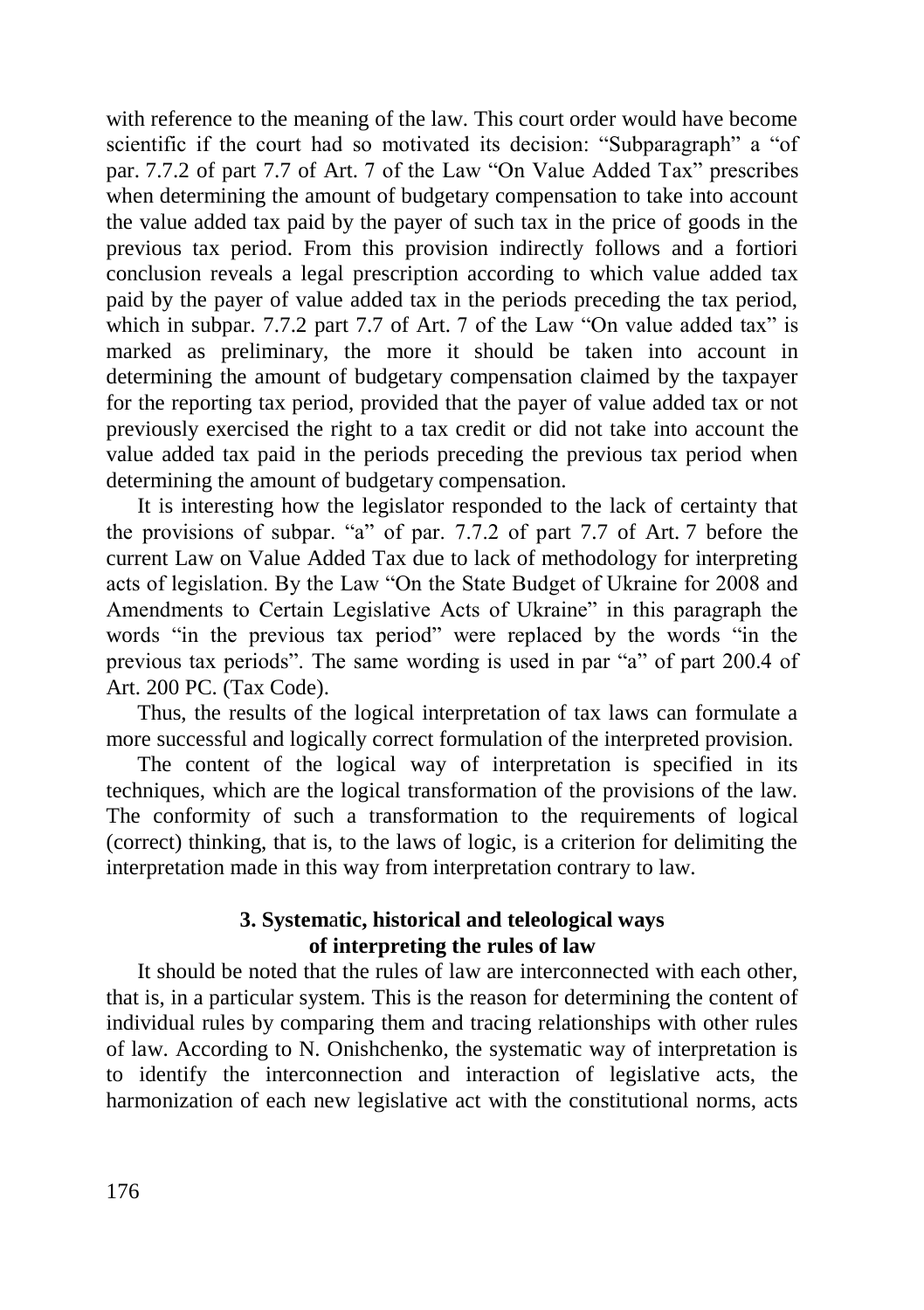of their own and other branches of law, as well as those that provide legal liability for violations of existing legislation<sup>26</sup>.

The interpretation of a rule of tax law must be based on the consideration of a particular rule as part of the general system of law. Failure to do so may result in a gross violation of the law, rights and interests of taxable persons. Courts resort to a systematic interpretation of the law to find out the logical relationship between legal categories, that is, for example, the generic belonging of one concept to another.

For example, in one case the Supreme Court of Ukraine stated: "as follows from the systematic analysis of par. 1.1. and 1.2 Art. 1 of the Law of Ukraine On the Procedure for Repayment of Taxpayers' Obligations to the Budgets and State Trust Funds of 21.12.2000 No. 2181-III, which at that time settled controversial relationships, under the taxpayer's tax liability in the context of subpar. 15.1.3. par. 15.1 of Art. 15 should be understood as the amount of tax (principal payment), as well as penalties and penalties. "

In a ruling of the Supreme Court of Ukraine of November 17, 2015, a panel of judges found that judges of previous instances had violated par/ 74.1 of Art. 74 of the PC (Tax Code) of Ukraine, stating that tax information collected under this Code could be stored and processed in the control databases bodies or directly by the officials (officials) of the controlling bodies.

On the basis of the act, the Inspectorate adjusted the Company's tax reporting indicators in all information bases of the State Tax Service bodies and made changes to the respective system, thereby reducing the amount of tax credit and tax liabilities by counterparties for April 2014.

The conclusions set out in the act are a reflection of the actions of tax inspectors, do not give rise to legal consequences for the taxpayer, and, accordingly, such an act does not violate the latter's rights.

The inclusion of the power of the subject in the database of information about such verification does not create any obstacles for the activity of the taxpayer.

Based on the systematic interpretation of Art. 71, 72, 74 of the PC (Tax Code), the panel of judges concluded that the information received from the tax control was used for the information and analytical support of the activity of the controlling body and could not be excluded from the databases if such control was carried out. not found unlawful in due course. Therefore, such submissions on the basis of the act are unjustified.

 $26$  Onishhenko N.M. (2002). Pravova systema i derzhava v Ukrajini [Legal system and state in Ukraine] Kyiv: Instytut derzhavy i prava im. V.M. Korecjkogho NAN Ukrajiny [in Ukrainian].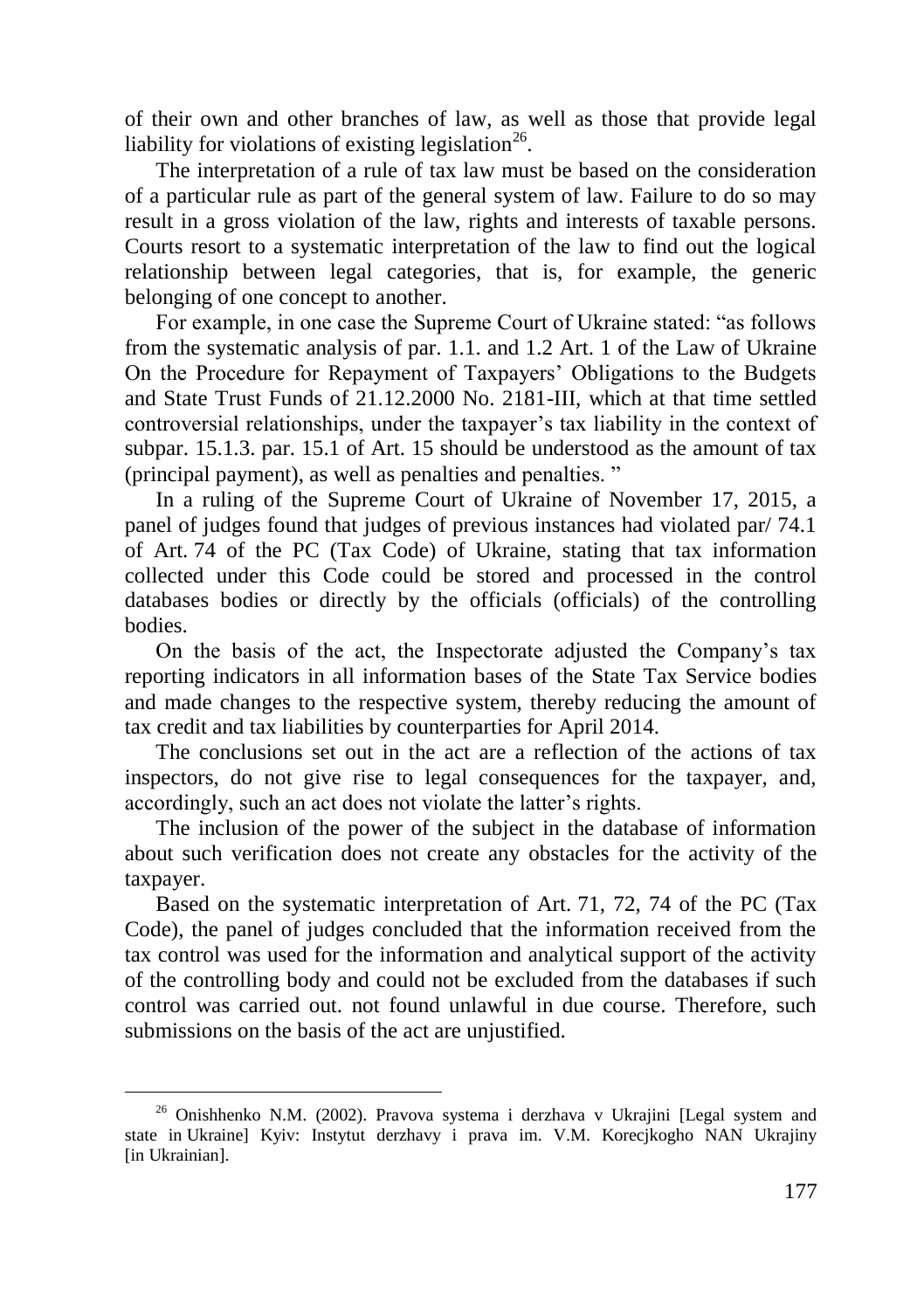A similar legal position on the application of these substantive law rules has already been expressed by a panel of judges of the Judicial Chamber in administrative cases of the Supreme Court of Ukraine in its rulings of December 9, 2014 (Case No. 21-511a14).

An example of a systematic interpretation may also be the decision of October 29, 2014 in Case K  $/$  9991/25760/12, in which the Supreme Administrative Court of Ukraine, by establishing the procedure for repayment of taxpayer's obligations, performs a comprehensive analysis of tax legislation. In doing so, the court provides clarification on the sequence of stages of tax debt recovery. Yes, the tax authority has the right to use the property of the payer to repay his tax debt in case of insufficient or lack of funds in the accounts of the enterprise or lack of information about the existence of such accounts at all. According to the content of Art. 95 of the Tax Code of Ukraine, it does not follow that the tax authority has the right to go to court for permission to pay off tax debt at the expense of the payer's property, bypassing the stage of collection of funds from the taxpayer to pay off his tax debt.

In its ruling of April 12, 2016, in the case No. 21-240a16, the Supreme Court of Ukraine, analyzing the legal norms for imposing a levy on the taxpayer, using a systematic way of interpretation, produces the grounds on which the taxpayer may be held liable on the basis of par. 123.2 of Art. 123 PC (Tax Code) in the form of tax collection of taxes, fees (compulsory payments), which are subject to accrual without applying a tax benefit. Yes, the court notes that such liability can only be applied in the presence of statutory purposes and / or conditions or purposes of using sums of funds not paid to the budget, and provided that proving the use of such sums is not for the purpose and / or contrary to the conditions or purposes defined by law. Article 18 of the Law of Ukraine of March 19, 1996 No. 93/96-BP "On the regime of foreign investment", according to which the Company was exempted from the payment of duties on import of a bus, as well as the said Law as a whole, did not specify the purpose and / or conditions or purposes of using the amounts of funds that were not paid to the budget as a result of the application of the privilege established by it, therefore the application to the Society of the established par. 123.2 of Art. 123 PC (Tax Code) liability is unfounded.

Therefore, as the law of practice shows, systematic and logical ways of interpreting tax law norms are perhaps the most common, which is understandable given the complex nature of tax law. However, in order to find out the true will of the legislature of the court, a systematic way of interpretation is not enough.

The need for a historical interpretation of the rule of law arises quite often. This method is to compare the applicable rule of law with those previously applied. An interpreter examines normative material in a historical,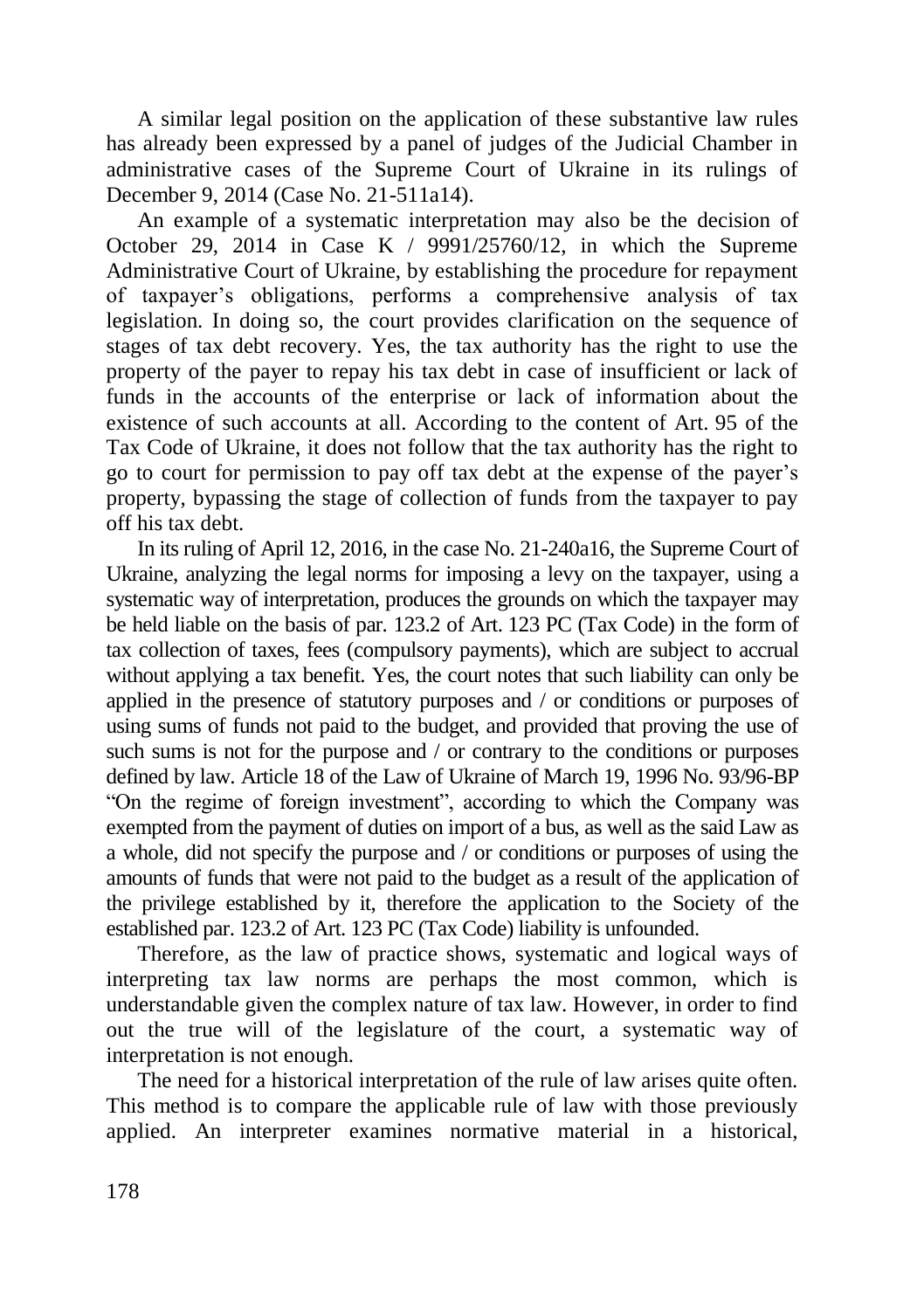retrospective or perspective perspective that facilitates an understanding of the purpose of adopting or amending this legal rule. Historical interpretation makes it possible to understand more fully and fully the meaning that the legislator sought to bring into force. However, not all scholars identify the historical way of interpreting the rules of law as independent. According to A. Bonner, historical interpretation is a kind of systemic. It takes into account the historical aspect of the legal system $2^7$ .

Very successful is the statement about the historical way of interpreting the rules of law of the French theorist J.-L. Bergell, the historical method is based on the idea that law is a process, a dynamic act of society, and laws act only as a temporal reflection, which must evolve with the changing social environment. Thus, laws can be removed from the original will of the legislator and make new sense in order to adapt to current requirements that are put forward by reality<sup>28</sup>.

Thus, in the blighty system of legislation, the historical method of interpretation is subject to all rules of law adopted before 1991, that is during the Soviet Union. The inertia of the domestic lawmaker in the replacement of obsolete norms of law leads to the fact that many important spheres of public life have for a long time been regulated (and in some cases continue to be regulated today) by rules adopted in the context of Soviet realities. Indicative examples are the Labor Code of Ukraine (1972), the Residential Code of Ukraine (1983), and the Code of Administrative Offenses (1984), which remain in force. Although a considerable number of fragmentary changes have been introduced to these codes since 1991, this does not solve the problem of their interpretation, since the concept of legal regulation of public relations is outdated $^{29}$ .

Let us turn to the enforcement example. At present, the Tax Code of Ukraine does not provide legal regulation of state liability for late payment of the amount of budget compensation. Therefore, the question arises whether this is a gap in legal regulation, or the absence of a relevant provision in the law is the will of the legislator.

As the task of interpretation is "to find out the opinion and will of the legislator"<sup>30</sup>, then in the absence of the will of the legislator to directly regulate the

<sup>27</sup> Bonner A.T. (1980) Primenenie normativnikh aktov v grazhdanskom protsesse [Application of normative acts in civil procedure] (p. 19) Moscow: Yuridichtskaya Literatura [in Russian].

<sup>28</sup> Berzhel' Zh.-L. (2000). Obshchaya teoriya prava [General Theory of Law]. Danilenko V.I. (Ed). (Churshukova G.V. Trans.) (p. 432) Moscow: NOTA BENE [in Russian].

<sup>&</sup>lt;sup>29</sup> Kryvycjkyj Yu.V. (2012). Istorychnyj sposib tlumachennja norm prava: zaghaljnoteoretychnyj aspekt [The historical way of interpreting the rules of law: a general theoretical aspect] (pp. 32–36) Kyiv: Chasopys Kyjivsjkogho universytetu prav [in Ukrainian].

<sup>30</sup> Vas'kovskiy E.V. (1913). Rukovodstvo k tolkovaniyu i primeneniyu zakonov: dlya nachinayushchikh yuristov [Guide to the Interpretation and Application of Laws: For Beginners] (p. 34) Moscow : Br. Bashmakovykh [in Russian].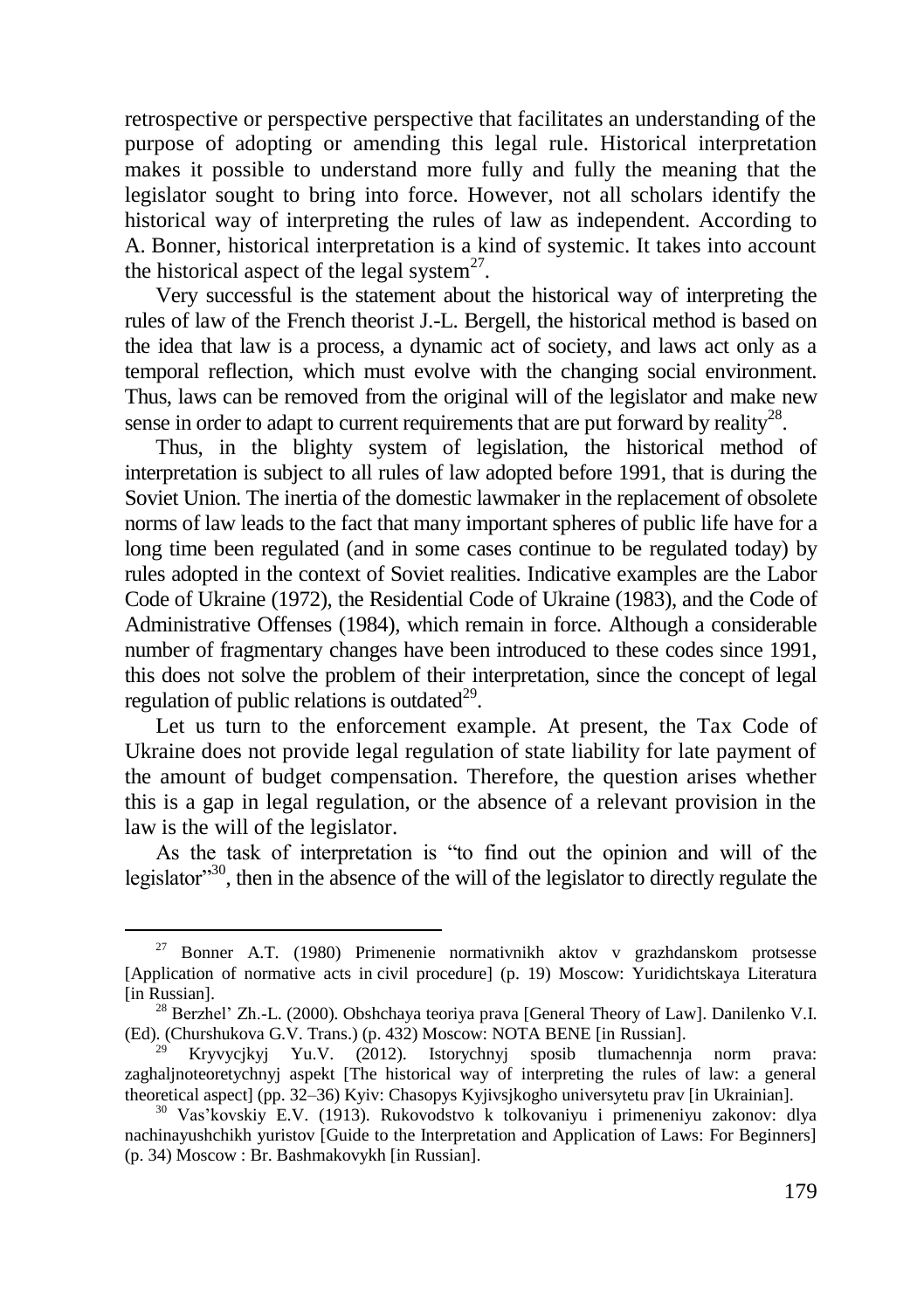liability of the state for delayed fulfillment of the obligation to pay budgetary compensation, it is impossible to speak about the existence of a gap.

However, the absence of a reference in the Tax Code of Ukraine on the responsibility of the state for late payment of budget compensation does not indicate the existence of a gap.

The role of historical interpretation of tax law may also be to establish the existence or absence of a gap in the legal regulation of tax relations. If, as a result of the historical interpretation of the tax law act, it turns out that the legislator had previously settled a certain tax issue, and in the current legislation there was no such or any other regulation, then it is impossible to conclude unequivocally the existence of a gap in law, because the law itself, as stated above, the phenomenon is dynamic. Since the adoption of the previous legal norms, other regulations could be adopted to regulate this issue. Therefore, other ways of interpreting, in particular, systemic ones, should be used to conclude that there is or should not be a specified gap.

The following will also be illustrative of the possibility of an effective use of the historical way of interpreting tax law. As Art. 26 of the Law of Ukraine "On Freedom of Conscience and Religious Organizations" of April 23, 1991 No. 987-XII specifies that the legislation of labor, generally applicable, applies to citizens who work in religious organizations and enterprises, charitable institutions established by them under the terms of an employment contract. state social insurance, taxation. At present, the provisions of the Tax Code do not include the concept of "tax legislation", such term was included in the legislative acts that were in force prior to the adoption of the Tax Code. Currently, the term "taxation legislation" is replaced by "tax law." Therefore, based on the "letter of the law", its provisions would be inapplicable at this time, but the subject of interpretation, knowing that in historical retrospect, the term "taxation legislation" has been transformed into "tax law", applies the current provisions of tax law.

It should be noted that, in addition to the above methods of interpretation, scientists also identify a teleological way of interpretation. The teleological method of interpretation is closely related to the methods of interpretation described above. P. Rabinovich points to the relationship of teleological and historical mode of interpretation. So, the historical way of interpretation is to establish what came before the publication and at the time of the law, and the teleological way of interpretation reveals what will (should) be after the implementation of the law in life $31$ .

<sup>31</sup> Rabinovich P.M. (1966). Sotsialisticheskaya zakonnost' i tselesoobraznost' v sovetskom prave [Socialist legality and expediency in Soviet law] Extended abstract of candidate's thesis. Moscov [in Russian].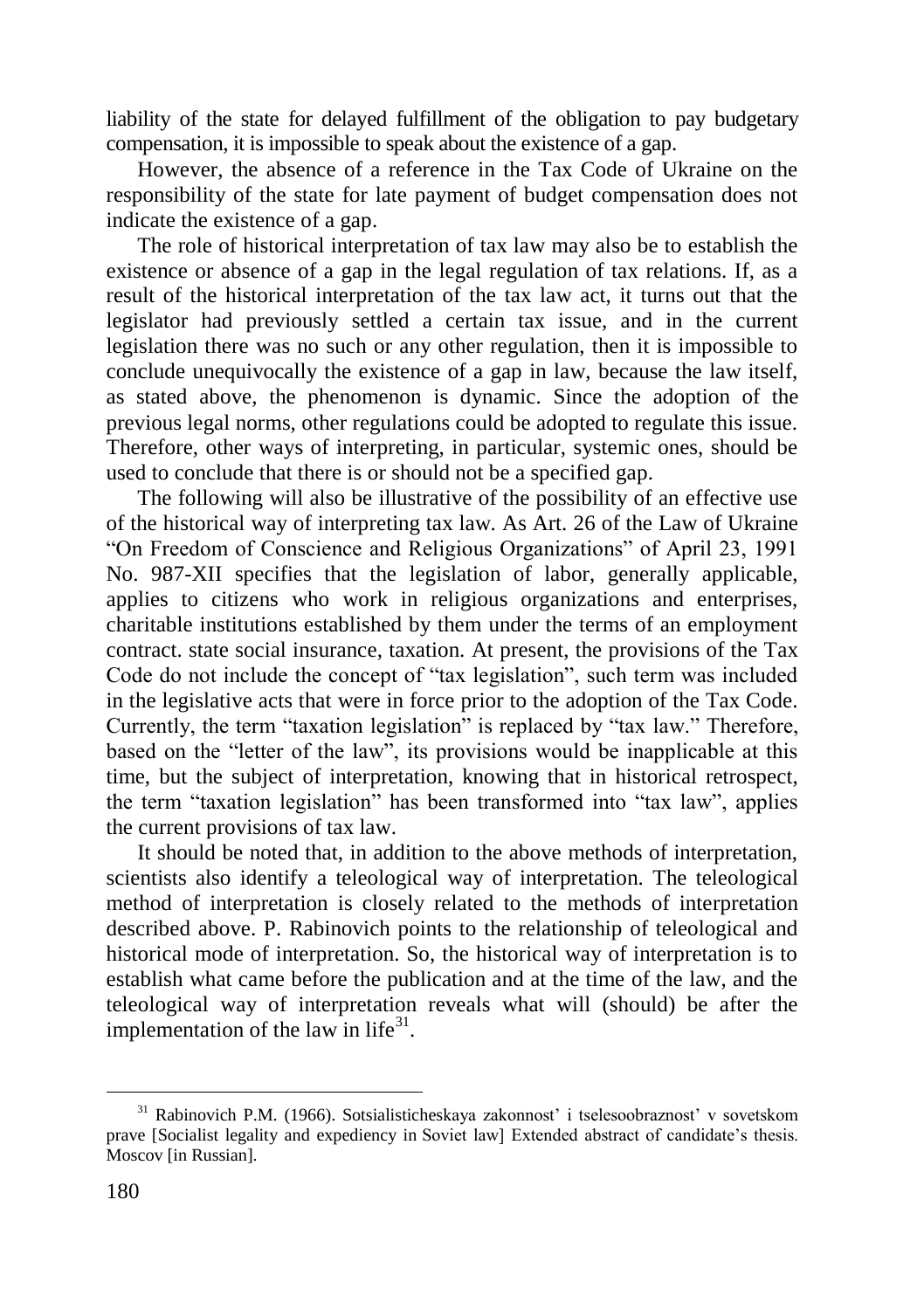T. Nasirov, justifying the independence of the teleological way of interpretation, rightly points out that all ways of interpretation contribute to clarifying the purpose of the rule of law, but at the same time none of them is interpreted in accordance with its purpose. In this regard, the author sees the specifics of the teleological method of interpretation in that it investigates an objective result, aimed at the implementation of a norm that goes beyond the internal logical content of the rule of law and does not coincide with the analysis of the relationship of the norm with other prescriptions. In this respect, the teleological method of interpretation is not covered by other means, since it is the only one that is directly aimed at clarifying the meaning of a rule of law, depending on the results that should be achieved in its implementation<sup>32</sup>.

Considering that the goal is the basic structural element of the rule of law, and the form and content act as means to achieve it, it is not surprising that the structure of techniques of the teleological method of interpretation is a place for the elements of logical, linguistic and systematic ways of interpretation. The rule of law has a strong willed character, that is, a power commandment, which establishes a certain obligatory variant of the behavior of the subjects in one or other circumstances.

B. Malyshev exploring the teleological method of interpretation points to specific techniques of this method of interpretation, namely: the possibility of determining the purpose of the rule of law by correlating it with the relevant norms-goals. As the author rightly points out, at first glance, this technique duplicates the reception of a systematic interpretation of the relationship of the interpreted rule with the principle of law, but in the teleological way, the relationship between the principle and the norm is considered in the context of the meta-means model, and not in the context of a systemic interpretation model ("whole – part", "abstract – concrete") $^{33}$ .

The opinion of Judge of the Permanent Chamber of International Justice in the League of Nations M. Antsilotti remains relevant, according to which it is impossible to conclude on the true purpose of an article of any convention until its goals and objectives have been determined. Therefore, these questions must be answered before interpreting<sup>34</sup>.

<sup>32</sup> Nasyrova T.Ya. (1988). Teleologicheskoe (tselevoe) tolkovanie sovetskogo zakona. Teoriya i praktika [Teleological (target) interpretation of Soviet law. Theory and practice] (pp. 69–71) Kazan' : Izd-vo Kazanskogo universiteta [in Russian].

<sup>33</sup> Malyshev V.P. (2011). Teleologhichnyj sposib tlumachennja norm prava: zaghaljnoteoretychni aspekty [The teleological way of interpreting the rules of law: general theoretical aspects] Kyiv: Advokat (10 (133) ed.) (p. 7–14) [in Ukrainian]

<sup>&</sup>lt;sup>34</sup> European Court of Human rights, Engel and Others v. the Netherlands judgment of 8 June 1976. European Court of Human Rights Portal. Retrieved from www.echr.coe.int.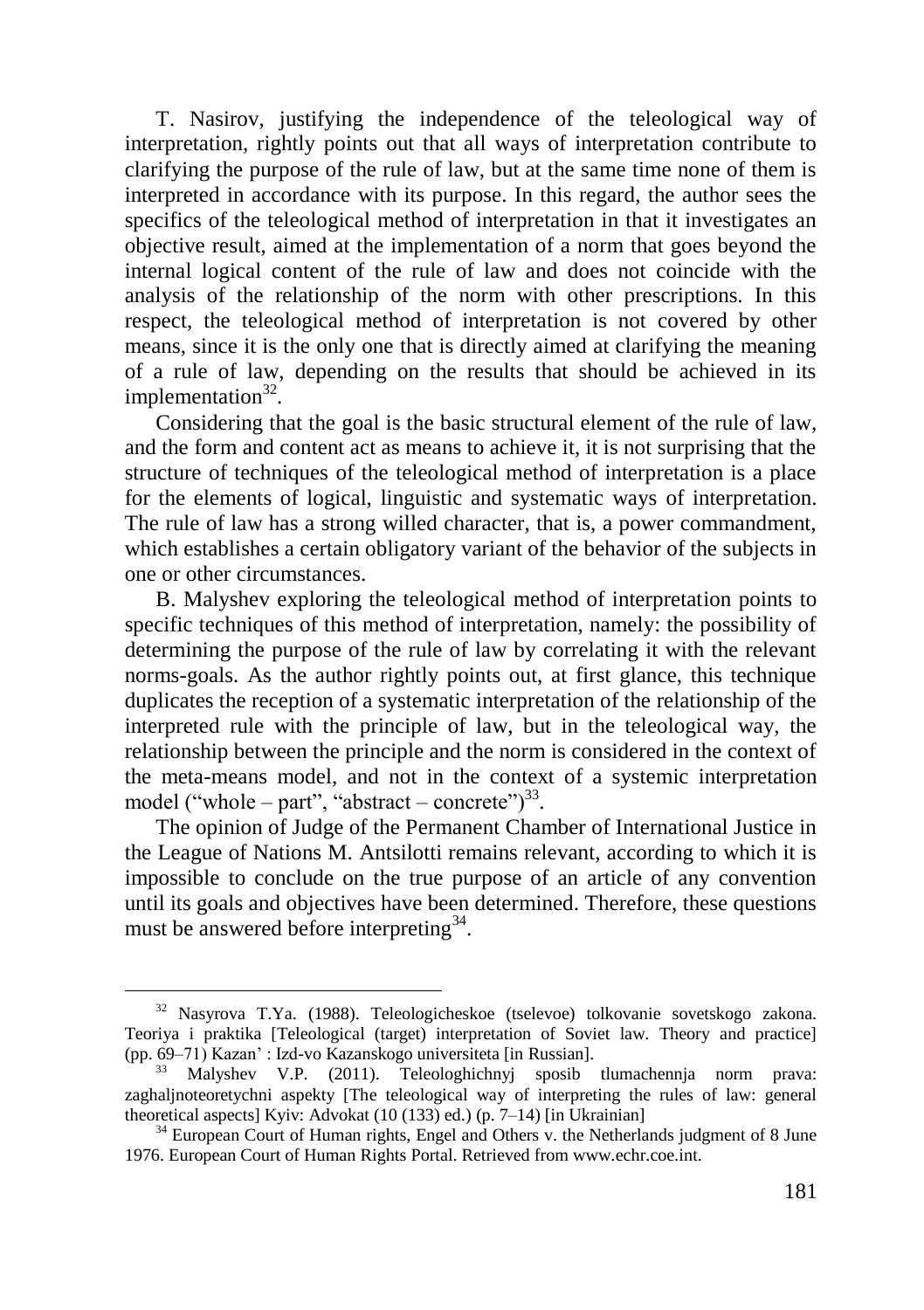#### **CONCLUSION**

The Constitution of Ukraine incorporates the best global experience of constitutional regulation of public relations. It directs ongoing law-making activities. Therefore, Ukraine has a system of legislation that meets the needs of intensive progressive development of political, economic, social spheres, the needs of affirmation of human honor and dignity, its moral, intellectual and physical development. The task is only to ensure the implementation of the Constitution, laws and other legislative acts. The leading role in this belongs to the law enforcement agencies.

But the law enforcement agencies can fulfill their part of the task of introducing into the public relations of the Constitution, laws of Ukraine and other acts of legislation only on condition that they will have perfect tools for rational elaboration of the provisions of the Constitution, laws, and other legal acts. One of the rational tools for elaborating normative legal acts is the methods of interpretation, which are determined by the set of techniques and means used by the law enforcement agency in determining the content of the legal norm.

The main ways of interpreting normative legal acts are: philological (linguistic), logical, systemic, historical and teleological.

The correct application of the provisions of acts of taxation legislation can be ensured by the methodology of their interpretation, if it is possessed by tax authorities, judges and other specialists working with the relevant acts.

## **SUMMARY**

The article is devoted to the actual problem of ways of interpreting acts of the legislation of Ukraine on taxation. The need for a transition from an intuitive to a rational approach to drafting tax legislation was emphasized. The scientific approaches to the definition of "ways of interpretation" are covered. The role of ways of interpreting tax legislation acts in determining whether or not there is a gap in the legal regulation of tax relations is analyzed. Approaches to the classification of ways of interpretation are investigated and the methods and problems of interpretation of acts of taxation legislation are characterized. The importance and necessity of applying such methods of interpretation as linguistic, logical, systemic, historical and teleological are analyzed in practice. An analysis of the norms of the current tax legislation as well as the legislation that has been in force is given, taking into account the methods of interpretation specified by the author. The purpose and results of the interpretative activity of tax legislation acts are determined.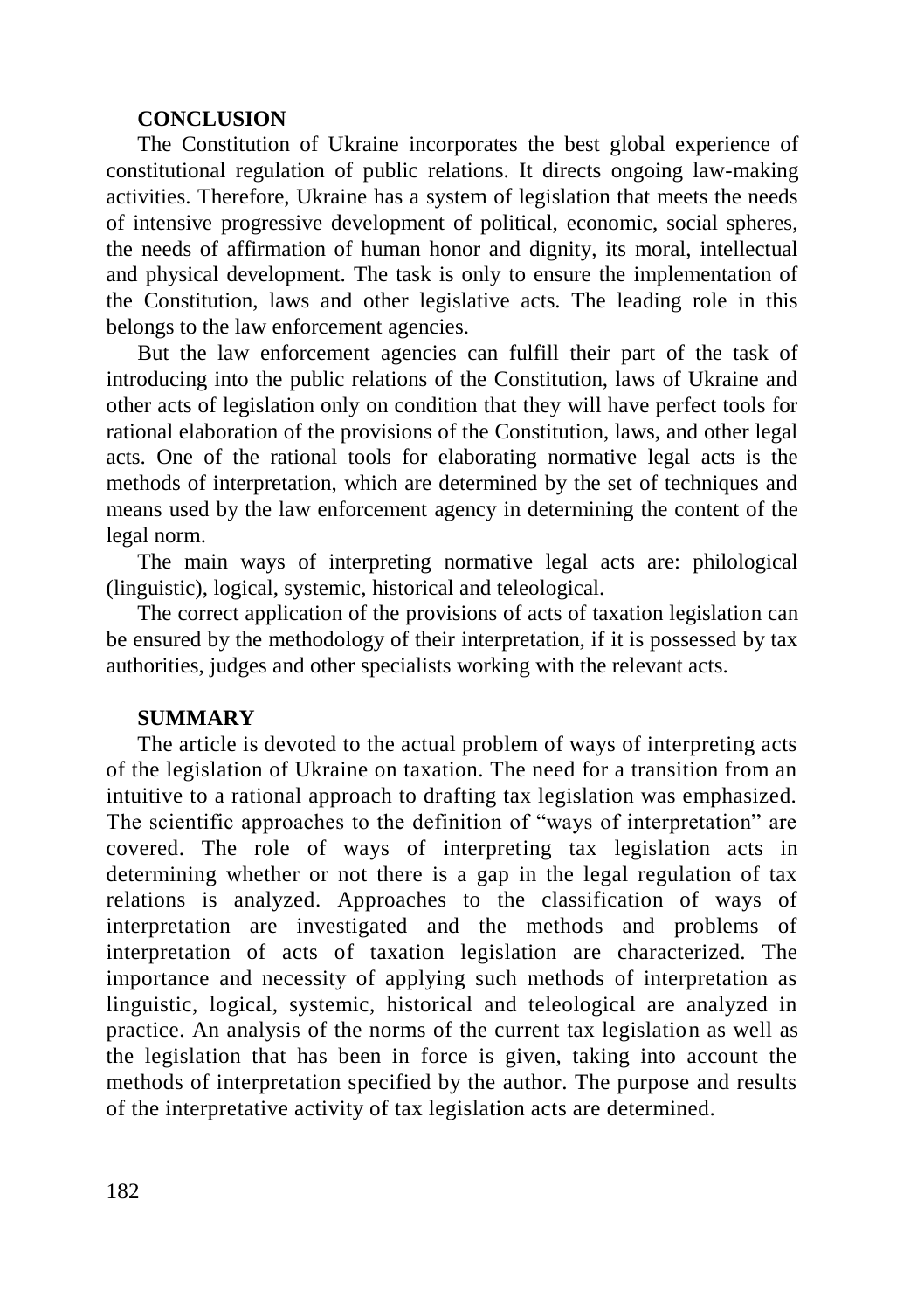1. Alekseev S.S. (1999). *Sotsial'naya tsennost' prava v sovetskom obshchestve [The social value of law in Soviet society]*. Moscow: Yuridichtskaya Literatura [in Russian].

2. Berzhel' Zh.-L. (2000). *Obshchaya teoriya prava [General Theory of Law]*. Danilenko V.I. (Ed). (Churshukova G.V. Trans.) Moscow: NOTA BENE [in Russian].

3. Bjeljakov K.I. (2006). *Informacija v pravi : teorija i praktyka [Information in law: theory and practice]* Kyiv: KVIC [in Ukrainian].

4. Bonner A.T. (1980) *Primenenie normativnikh aktov v grazhdanskom protsesse [Application of normative acts in civil procedure]* Moscow: Yuridichtskaya Literatura [in Russian].

5. Vas'kovskiy E.V. (1913). *Rukovodstvo k tolkovaniyu i primeneniyu zakonov: dlya nachinayushchikh yuristov [Guide to the Interpretation and Application of Laws: For Beginners]* Moscow : Br. Bashmakovykh [in Russian].

6. Voplenko N.N. (1993). *Tolkovanie prava. Obshchaya teoriya prava [The interpretation of law. General Theory of Law]* kurs lektsiy. Nizhniy Novgorod [in Russian].

7. Keljman M.S., Murashyn O.Gh. (2006). *Zaghaljna teorija derzhavy i prava [General theory of state and law]* Kyiv: Kondor [in Ukrainian].

8. Kryvycjkyj Yu.V. (2012). *Istorychnyj sposib tlumachennja norm prava: zaghaljnoteoretychnyj aspekt [The historical way of interpreting the rules of law: a general theoretical aspect]* Kyiv: Chasopys Kyjivsjkogho universytetu prav [in Ukrainian].

9. Malyshev V.P. (2011). *Teleologhichnyj sposib tlumachennja norm prava: zaghaljnoteoretychni aspekty [The teleological way of interpreting the rules of law: general theoretical aspects]* Kyiv: Advokat (10 (133) ed.) [in Ukrainian].

10. Masenko L.T. (2004). *Mova i suspiljstvo: Postkolonialjnyj vymir [Language and Society: Postcolonial Dimension]* Kyiv : KM Aekademija [in Ukrainian].

11. Nasyrova T.Ya. (1988). *Teleologicheskoe (tselevoe) tolkovanie sovetskogo zakona. Teoriya i praktika [Teleological (target) interpretation of Soviet law. Theory and practice]* Kazan' : Izd-vo Kazanskogo universiteta [in Russian].

12.Rotanj V. (Ed.) (2008) *Naukovo-praktychnyj komentar do cyviljnogho*  zakonodavstva Ukrajiny *[Scientific and practical commentary on the civil legislation of Ukraine]* (Vols. 1-4) *Metodologhija tlumachennja normatyvnopravovykh aktiv Ukrajiny [Methodology of interpretation of normative legal acts of Ukraine]* (Vol. 3) Kyiv: Juryd.kn.; Sevastopolj: In-t juryd.doslidzhenj [in Ukrainian].